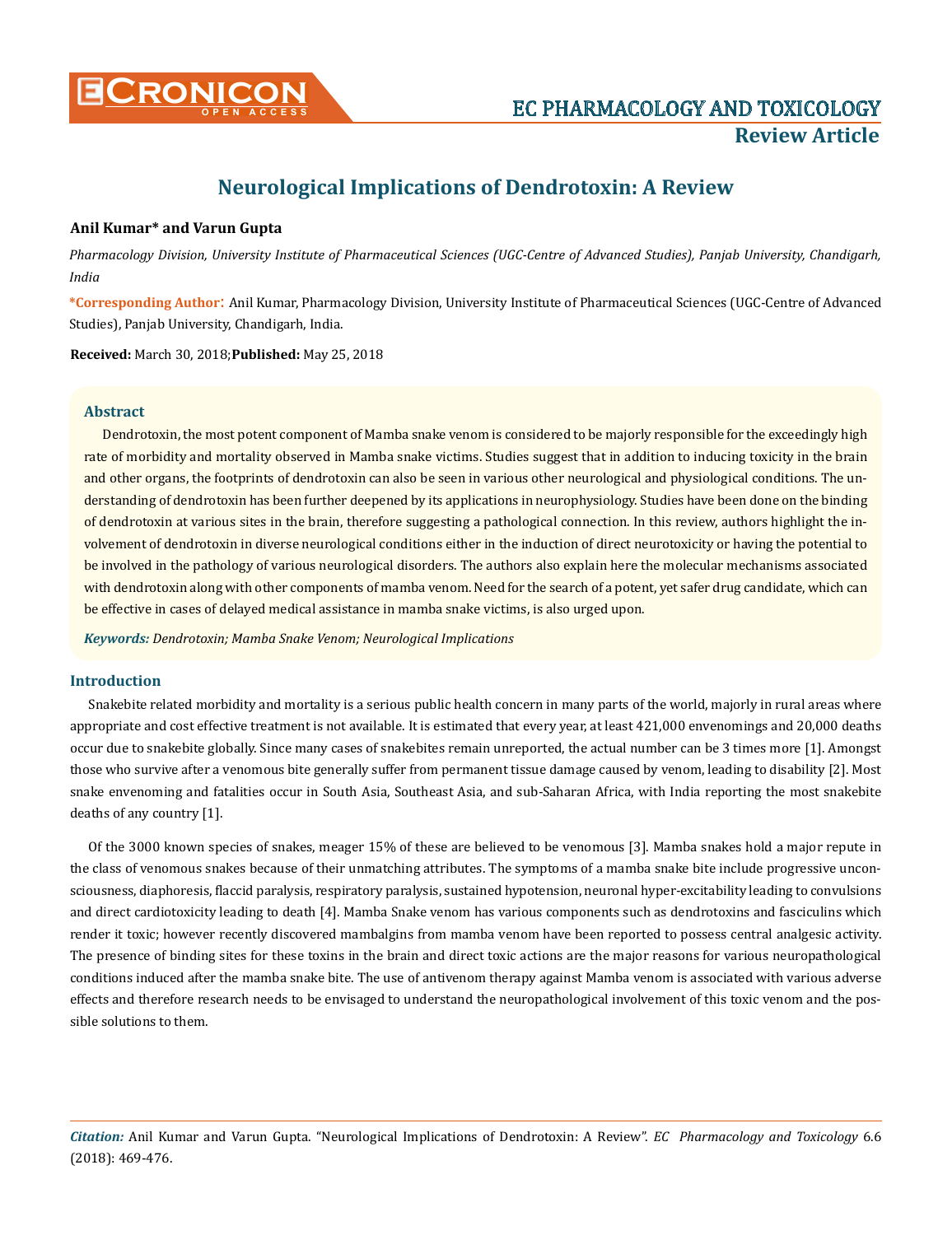### **Biology**

Mambas are fast-moving, terrestrial, venomous snakes of the genus *Dendroaspis* in the family Elapidae with four species viz. *Dendroaspis angusticeps* (eastern green mamba), *Dendroaspis viridis* (western green mamba), *Dendroaspis polylepis* (black mamba), *Dendroaspis jamesoni* (Jameson's mamba). The word *Dendroaspis* literally refers to tree snake, more accurately describing green mamba species since black mamba is not a tree dweller [4].

# **Venom of Mamba**

All mambas are highly venomous consisting mostly of neurotoxins (Figure 1) which exhibit potent effects attributed to the presence of specific polypeptides. High activity of hyaluronidase present in the venom is believed to facilitate the spread of venom. Mamba snake venom lack hemolytic, hemorrhagic and procoagulant activities [5].



*Figure 1: Components of Mamba Snake Venom with their actions.*

The most prominent neurotoxin present in the mamba snake venom is known as dendrotoxin. Dendrotoxins are a class of presynaptic neurotoxins (having 57 - 60 amino acid residues cross-linked with di-sulfide bridges) that block particular subtypes of voltage-gated potassium channels in neurons, thereby enhancing the release of acetylcholine at neuromuscular junctions leading to convulsions [6].

Another constituent of Mamba snake venom referred to as fasciculins, that have been isolated from the venom of eastern green mamba are acetylcholinesterase (AChE) inhibitor peptides and are the only known peptide AChE inhibitors. They have high affinity for binding to the enzyme and lead to increased intrasynaptic acetylcholine concentrations leading to severe fasciculations in mice [7-9].

*Citation:* Anil Kumar and Varun Gupta. "Neurological Implications of Dendrotoxin: A Review". *EC Pharmacology and Toxicology* 6.6 (2018): 469-476.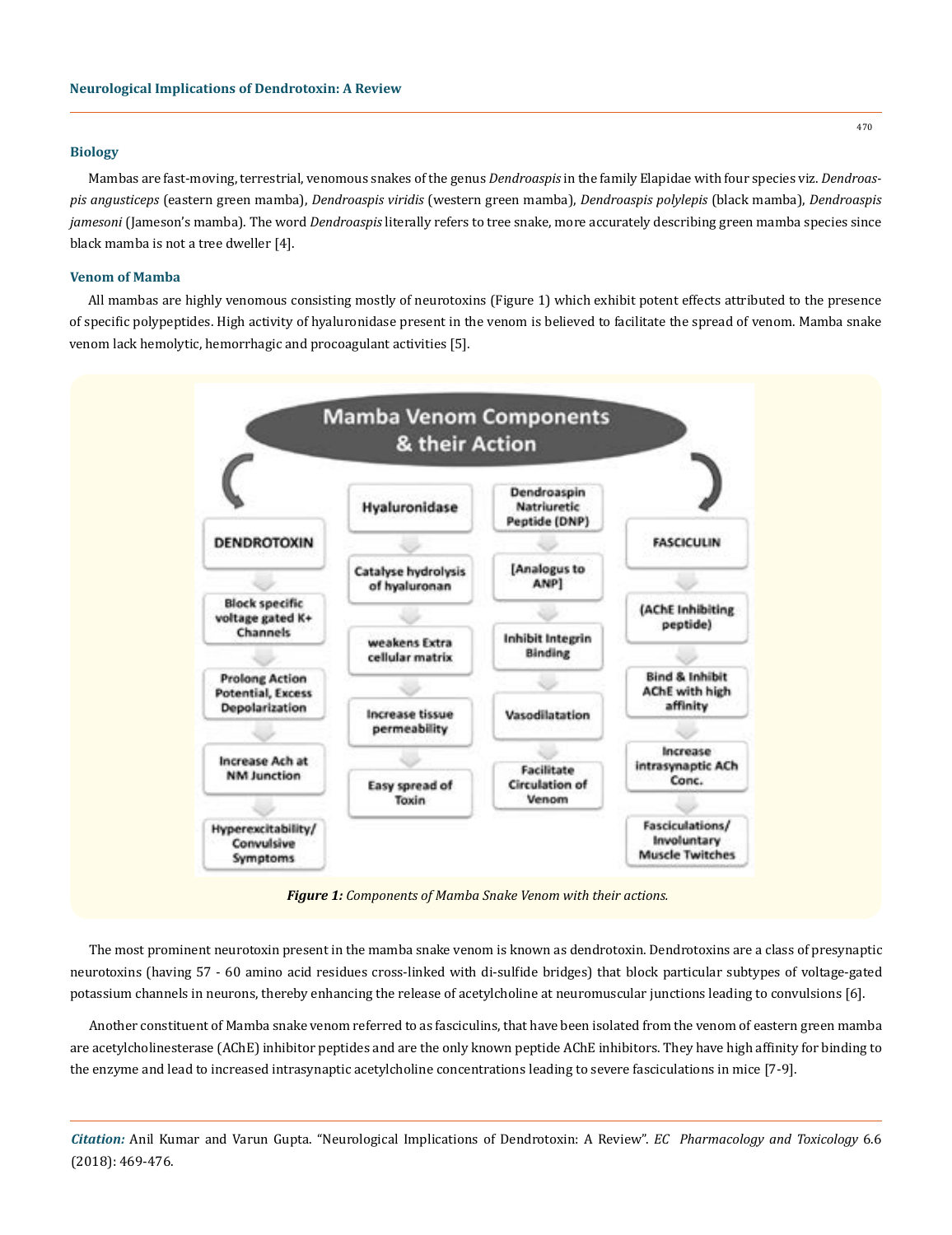471

Recently, two more polypeptides namely Dendroaspin natriuretic peptide (DNP) and Calciseptine have been isolated from various *Dendroaspis* venoms. Dendroaspin has been reported to inhibit the binding of integrins to an integrin receptor [10]. DNP is an analogue of atrial natriuretic peptide (ANP) having similar activity facilitating the circulation of venom through a vasodilatory action [11]. However, calciseptine is an L-type calcium channel blocker that lowers blood pressure without inducing significant cardiac effects in rats making it relevant to find applications in the treatment of cardiac and vascular diseases [12,13].

Another recently found toxin component from Mamba venom is Mambalgin. It has two isopeptides, mambalgin-1 and mambalgin-2 both of them comprising 57 amino acidic chain with 8 residues of cysteine [14]. Mambalgins have been reported to have a potent analgesic effect in both central and peripheral nerves, with a better potency and safety as compared to morphine because of lesser induced tolerance and respiratory distress. Unlike morphine, which acts through the opioid pathway for analgesic action thereby causing undesired effects such as interference in cognitive functions, addiction, headache and emesis, mambalgins reduce pain by inhibiting centrally and peripherally present acid-sensing ion channels (ASIC) thus interfering with the signaling of pain sensation from the pain site to the brain. These peptides can therefore be potential candidates for analgesic treatment of patients with chronic respiratory diseases since they are unlikely to produce respiratory distress and other unwanted effects associated with morphine treatment [15].

## **Discovery of Dendrotoxin**

Dendrotoxins were discovered after a series of work was carried against venom from mamba snakes in Africa. For the first time, toxin from Eastern green mamba snake, *Dendroaspis angusticeps*, was reported to potentiate the effects of acetylcholine [16]. This work was supported by the findings of Barret and Harvey [17] who showed that green mamba venom increases the twitch height of isolated nervemuscle preparations as a consequence of a prejunctional action that facilitates the release of acetylcholine. Finally, Harvey and Karlsson [18] demonstrated that the facilitatory effect for acetylcholine release is induced by a small protein that they isolated from the venom and called dendrotoxin.

## **Dendrotoxin binding sites in brain**

Radioligand binding studies have shown high densities of dendrotoxin acceptor sites in synaptic regions and also along fiber tracts. In this context, <sup>125</sup>I-labelled dendrotoxins have been used to study the dendrotoxin binding sites distribution in the brain [19-21]. Binding sites for <sup>125</sup>I-α-dendrotoxin have been successfully reported in monkey and human brain sections. Loss of dendrotoxin and toxin K binding sites was observed in hippocampus samples of patients who had died from Alzheimer's disease. Significant binding of dendrotoxin was reported in demyelinated plaques from postmortem samples of patients with multiple sclerosis (Figure 2). A similar study demonstrated changes in various regions of the rat brain with ageing. Dense labeling has been observed in synapses rich areas and seizure prone regions such as the neocortex and hippocampal formation [22].



*Figure 2: Neurological outreach of Dendrotoxin according to reports on its binding in brain.*

*Citation:* Anil Kumar and Varun Gupta. "Neurological Implications of Dendrotoxin: A Review". *EC Pharmacology and Toxicology* 6.6 (2018): 469-476.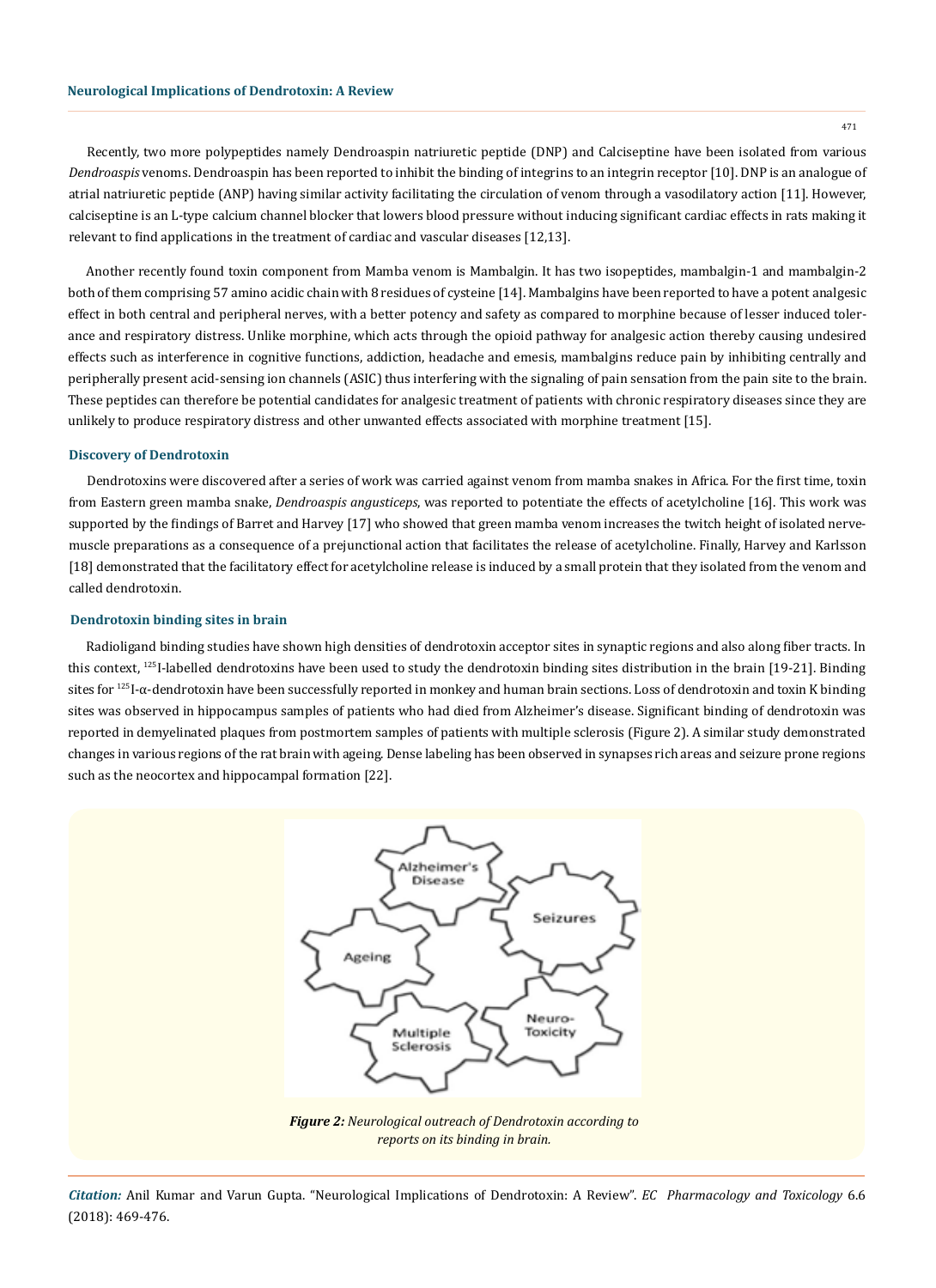## **Neuropharmacology of Dendrotoxin**

In laboratory conditions, dendrotoxin induces epileptiform activity, clonic seizures and death when administered intracerebroventricularly (i.c.v.) in rats and mice [22,23]. Significant neuronal loss along with seizures in the CA1, CA3, CA4 and DG regions were reported after dendrotoxin injection in the brain [24] which was not blocked by glutamate receptor antagonists [25]. However, the induced epileptiform activity in CA1 and CA3 regions of the hippocampus was found to be decreased by non-NMDA receptor antagonists [26]. The convulsant activity of the peptide is believed to be due to blockade of voltage-dependent K+ channels with a consequent facilitation of synaptic neurotransmitter release which is one of the first identified effects of dendrotoxin [27]. Dendrotoxin has been previously reported to block potassium current in cell bodies of rat sympathetic ganglia which is responsible for enhancing neuronal excitability and facilitation of transmitter release [28]. Though dendrotoxins have been found to be homologous to Kunitz serine protease inhibitors such as aprotinin or bovine pancreatic trypsin inhibitor but they are very weak inhibitors of trypsin [29,30]. Similar to the synaptic actions of 4-aminopyridine (4-AP), which is also a selective blocker of K\* channels, K\* channel blockade induced by dendrotoxin presumably facilitates both inhibitory and excitatory neurotransmission, and in the same context, it has been reported to enhance the release of GABA and perhaps also glutamate from cortical synaptosomes [31-33].

Dendrotoxin consists of several components, with different targets (Figure 3):

- Dendrotoxin 1, which inhibits the pre and post-synaptic K<sup>+</sup> channels in the intestinal smooth muscle. It also inhibits  $Ca^{2+}$ -sensitive K<sup>+</sup> channels from rat skeletal muscle, incorporated into planar bilayers [34].
- Dendrotoxin 3, which inhibits acetylcholine M4 receptors.
- Dendrotoxin 7, commonly referred to as muscarinic toxin 7 (MT7) inhibits acetylcholine M1 receptors
- Dendrotoxin K, structurally homologous to Kunitz-type proteinase inhibitors [35] acts as a selective blocker of voltage-gated potassium channels [36].



*Figure 3: Major Components of Dendrotoxin with their targets.*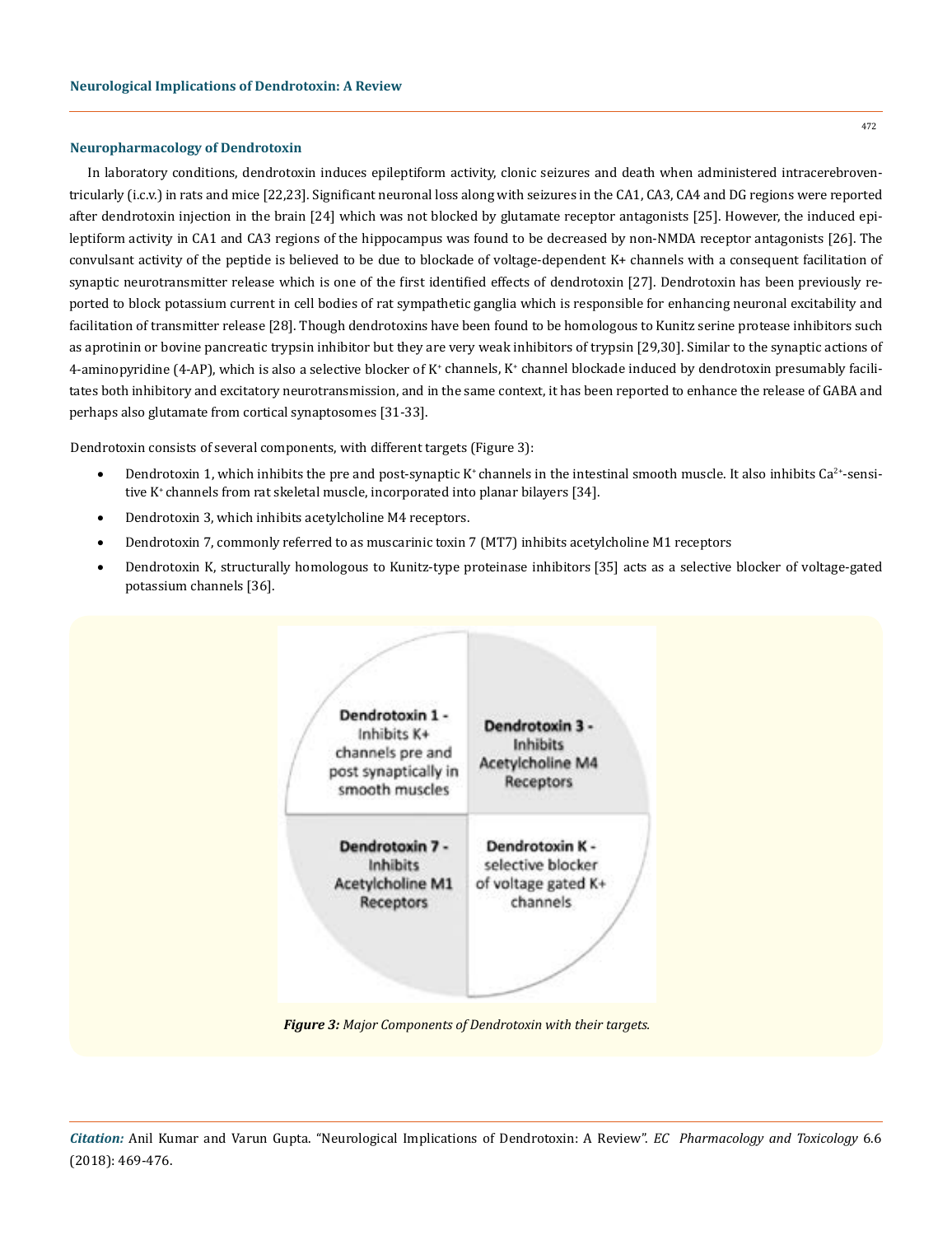Summarily, dendrotoxins have been shown to block voltage-gated potassium channel subtypes (Kv1.1 and Kv1.2) in the neuronal tissue [36]. Voltage-gated K\* channels control the excitability of nerves and muscles by controlling the resting membrane potential and by repolarizing the membrane during action potentials. Dendrotoxin binds to the nodes of Ranvier of motor neurons thereby blocking the activity of potassium channels [37]. In this way, dendrotoxin prolongs the duration of action potentials leading to increased acetylcholine release at the neuromuscular junction thereby causing hyper-excitability and convulsive symptoms. Progressive hyperexcitability further induces tetanic contraction of respiratory muscles leading to respiratory paralysis and death.

## **Current Treatments**

- Many antivenoms have been developed to cope with the clinical emergency due to snake bites. Equine immunoglobulin F(ab')2 anti-venoms are currently used as an antivenom therapy against dendrotoxin.
- Anticonvulsants namely phenytoin, valproate, phencyclidine and felbamate have been reported to be effective in reversing the convulsive symptoms induced by dendrotoxin whereas diazepam, tiagabine, MK801, ethosuximide, nimodipine and 7-dichlorokynurenic acid have been found ineffective against such convulsions [6,22].
- Also, the convulsant actions of dendrotoxin-I have been found to be partially blocked by riluzole [38], but not by the K<sup>+</sup> channel opener lemakalim [39].
- Different plant species (ethanolic/methanolic/aqueous extracts of plant parts) belonging to diverse plant resources have been found to neutralize snake venoms of various venomous snakes.

# **Shortcomings of current anti-venom therapy:**

Although anti-venom therapy is available against dendrotoxin but anti-venom therapies have been generally related with many adverse effects such as anaphylactic reaction (discomfort in breathing and swallowing; hives; itching of the limbs; reddening of skin, especially around ears; swelling of eyes, face, or nasal mucosa), serum sickness (enlargement of the lymph glands; fever; inflammation of joints) and pyrogen reaction [40].

### **Conclusion**

Numerous Mamba snakebites are estimated to occur every year, of which many people who survive bites suffer from permanent tissue damage caused by venom, leading to disability. The mechanisms of Dendrotoxin induced neurotoxicity appear to primarily revolve around potassium channel blocking activity, however there are various other pathways involved. Also, the combined toxicity induced at various organ levels by dendrotoxin leading to all-round damage is a concern towards high mortality in Mamba victims. The presence of anti-venom therapy has been useful in the recovery of patients who receive immediate attention. But most of the victims receive late medical attention due to geographical inaccessibility. This is a major reason for high mortality rate of mamba victims. Therefore, research is needed to be envisaged on pharmacological agents that can find their applicability in providing a therapeutic assistance in the late stages also.

### **Conflict of Interest**

The authors report no conflicts of interest.

# **Bibliography**

- 1. Kasturiratne A., *et al*[. "The global burden of snakebite: a literature analysis and modelling based on regional estimates of envenoming](https://www.ncbi.nlm.nih.gov/pubmed/18986210) and deaths". *PLoS Medicine* [5.11 \(2008\): e218.](https://www.ncbi.nlm.nih.gov/pubmed/18986210)
- 2. Gutierrez JM., *et al*[. "Trends in snakebite envenomation therapy: scientific, technological and public health considerations".](https://www.ncbi.nlm.nih.gov/pubmed/17979738) *Current Pharmaceutical Design* [13.28 \(2007\): 2935-2950.](https://www.ncbi.nlm.nih.gov/pubmed/17979738)
- 3. Gold BS., *et al*. "Bites of venomous snakes". *[New England Journal of Medicine](https://www.ncbi.nlm.nih.gov/pubmed/12151473)* 347.5 (2002): 347-356.

*Citation:* Anil Kumar and Varun Gupta. "Neurological Implications of Dendrotoxin: A Review". *EC Pharmacology and Toxicology* 6.6 (2018): 469-476.

473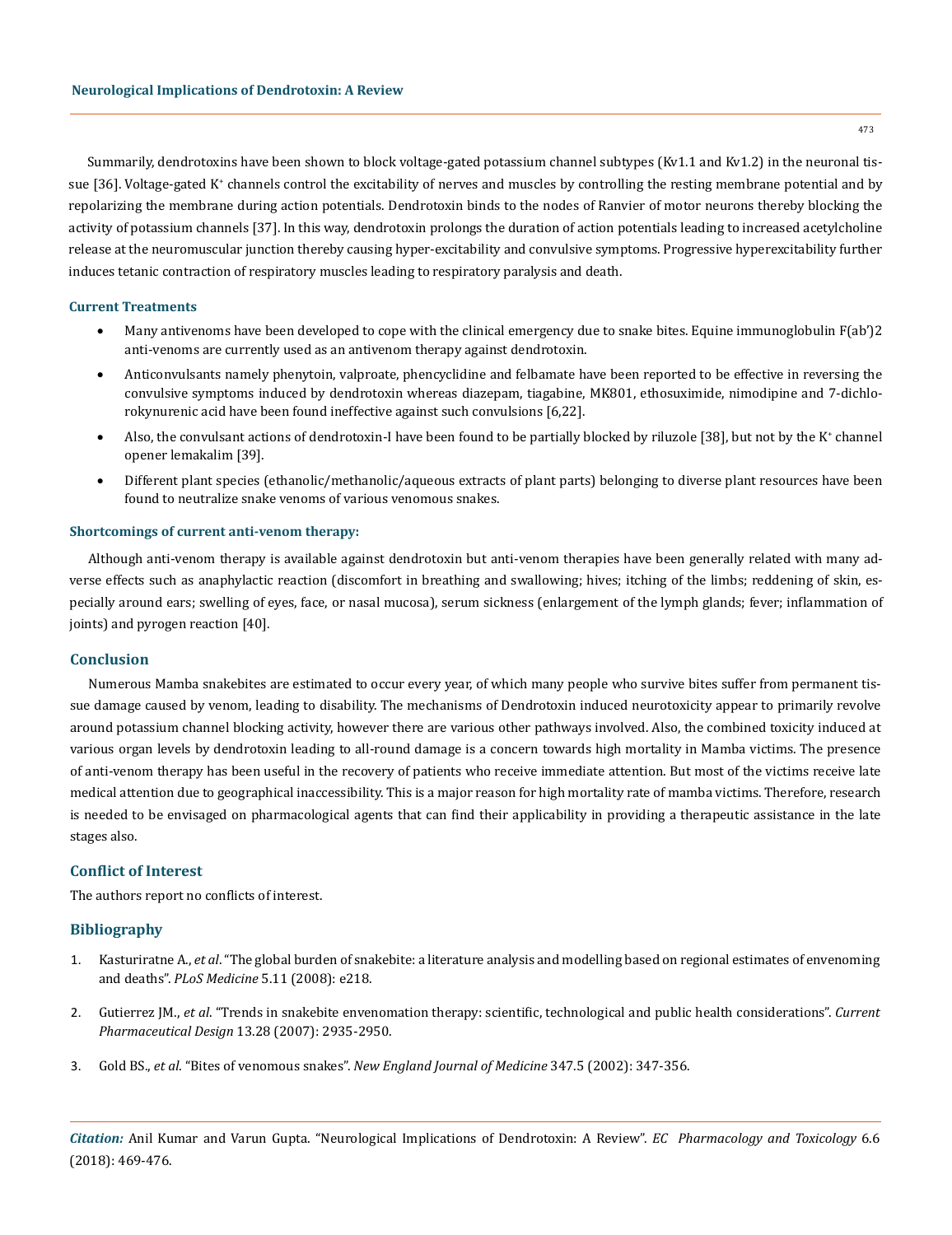- 4. [Hodgson PS and Davidson TM. "Biology and treatment of the mamba snakebite".](https://www.ncbi.nlm.nih.gov/pubmed/11990107) *Wilderness and Environmental Medicine* 7.2 (1996): [133-145.](https://www.ncbi.nlm.nih.gov/pubmed/11990107)
- 5. Tan NH., *et al*[. "A comparative study of the biological properties of Dendroaspis \(mamba\): snake venoms".](https://www.ncbi.nlm.nih.gov/pubmed/1685421) *Comparative Biochemistry [and Physiology - Part C](https://www.ncbi.nlm.nih.gov/pubmed/1685421)* 99.3 (1991): 463-466.
- 6. De Sarro G., *et al*[. "Anticonvulsant activity of 5,7DCKA, NBQX, and felbamate against some chemoconvulsants in DBA/2 mice".](https://www.ncbi.nlm.nih.gov/pubmed/8951966) *Phar[macology Biochemistry and Behavior](https://www.ncbi.nlm.nih.gov/pubmed/8951966)* 55.2 (1996): 281-287.
- 7. Karlsson E., *et al*[. "Fasciculins, anticholinesterase toxins from the venom of the green mamba Dendroaspis angusticeps".](https://www.ncbi.nlm.nih.gov/pubmed/6530667) *Journal of Physiology (Paris)* [79.4 \(1984\): 232-240.](https://www.ncbi.nlm.nih.gov/pubmed/6530667)
- 8. [Wonnacott S and Dajas F. "Neurotoxins: nature's untapped bounty".](https://www.ncbi.nlm.nih.gov/pubmed/8140650) *Trends in Pharmacological Sciences* 15.1 (1994): 1-3.
- 9. Dajas F., *et al*[. "Rat striatal acetylcholinesterase inhibition by fasciculin \(a polypeptide from green mamba snake venom\)".](https://www.ncbi.nlm.nih.gov/pubmed/3601220) *Neuroscience Letters* [77.1 \(1987\): 87-91.](https://www.ncbi.nlm.nih.gov/pubmed/3601220)
- 10. Williams JA., *et al*[. "Dendroaspin: a potent integrin receptor inhibitor from the venoms of Dendroaspis viridis and D. jamesonii".](https://www.ncbi.nlm.nih.gov/pubmed/8449356) *Bio[chemical Society Transactions](https://www.ncbi.nlm.nih.gov/pubmed/8449356)* 21.1 (1993): 73S.
- 11. Schweitz H., *et al*[. "A new member of the natriuretic peptide family is present in the venom of the green mamba \(Dendroaspis angus](https://www.ncbi.nlm.nih.gov/pubmed/1352773)ticeps)". *[Journal of Biological Chemistry](https://www.ncbi.nlm.nih.gov/pubmed/1352773)* 267.20 (1992): 13928-13932.
- 12. de Weille JR., *et al*[. "Calciseptine, a peptide isolated from black mamba venom, is a specific blocker of the L-type calcium channel".](https://www.ncbi.nlm.nih.gov/pubmed/1848702) *[Proceedings of the National Academy of Sciences of the United States of America](https://www.ncbi.nlm.nih.gov/pubmed/1848702)* 88.6 (1991): 2437.
- 13. Lisy O., *et al*[. "Therapeutic actions of a new synthetic vasoactive and natriuretic peptide, dendroaspis natriuretic peptide, in experi](https://www.ncbi.nlm.nih.gov/pubmed/11304508)[mental severe congestive heart failure".](https://www.ncbi.nlm.nih.gov/pubmed/11304508) *Hypertension* 37.4 (2001): 1089-1094.
- 14. Schroeder C.I, *et al*[. "Chemical synthesis, 3D structure, and ASIC binding site of the toxin mambalgin-2".](https://www.ncbi.nlm.nih.gov/pubmed/24323786) *Angewandte Chemie Interna[tional Edition in English](https://www.ncbi.nlm.nih.gov/pubmed/24323786)* 53.4 (2014): 1017-1020.
- 15. Diochot S., *et al*[. "Black mamba venom peptides target acid-sensing ion channels to abolish pain".](https://www.ncbi.nlm.nih.gov/pubmed/23034652) *Nature* 490.7421 (2012): 552-555.
- 16. Osman OH., *et al*[. "Pharmacological studies of snake \(Dendroaspis angusticeps\): venom".](https://www.ncbi.nlm.nih.gov/pubmed/4146018) *Toxicon* 11.2 (1973): 185-192.
- 17. [Barrett JC and Harvey AL. "Effects of the venom of the green mamba, Dendroaspis angusticeps on skeletal muscle and neuromuscular](https://www.ncbi.nlm.nih.gov/pmc/articles/PMC2043893/) transmission". *[British Journal of Pharmacology](https://www.ncbi.nlm.nih.gov/pmc/articles/PMC2043893/)* 67.2 (1979): 199-205.
- 18. [Harvey AL and Karlsson E. "Dendrotoxin from the venom of the green mamba, Dendroaspis angusticeps. A neurotoxin that enhances](https://www.ncbi.nlm.nih.gov/pubmed/7393344) acetylcholine release at neuromuscular junction". *[Naunyn-Schmiedeberg's Archives of Pharmacology](https://www.ncbi.nlm.nih.gov/pubmed/7393344)* 312.1 (1980): 1-6.
- 19. Bidard JN., *et al*[. "Analogies and differences in the mode of action and properties of binding sites \(localization and mutual interac](https://www.ncbi.nlm.nih.gov/pubmed/2550111)[tions\): of two K+ channel toxins, MCD peptide and dendrotoxin I".](https://www.ncbi.nlm.nih.gov/pubmed/2550111) *Brain Research* 495.1 (1989): 45-57.
- 20. [Pelchen-Matthews A and Dolly JO. "Distribution in the rat central nervous system of acceptor sub-types for dendrotoxin, a K+ channel](https://www.ncbi.nlm.nih.gov/pubmed/2725862) probe". *Neuroscience* [29.2 \(1989\): 347-361.](https://www.ncbi.nlm.nih.gov/pubmed/2725862)
- 21. [Awan KA and Dolly JO. "K+ channel sub-types in rat brain: characteristic locations revealed using beta-bungarotoxin, alpha- and](https://www.ncbi.nlm.nih.gov/pubmed/1646975) [delta-dendrotoxins".](https://www.ncbi.nlm.nih.gov/pubmed/1646975) *Neuroscience* 40.1 (1991): 29-39.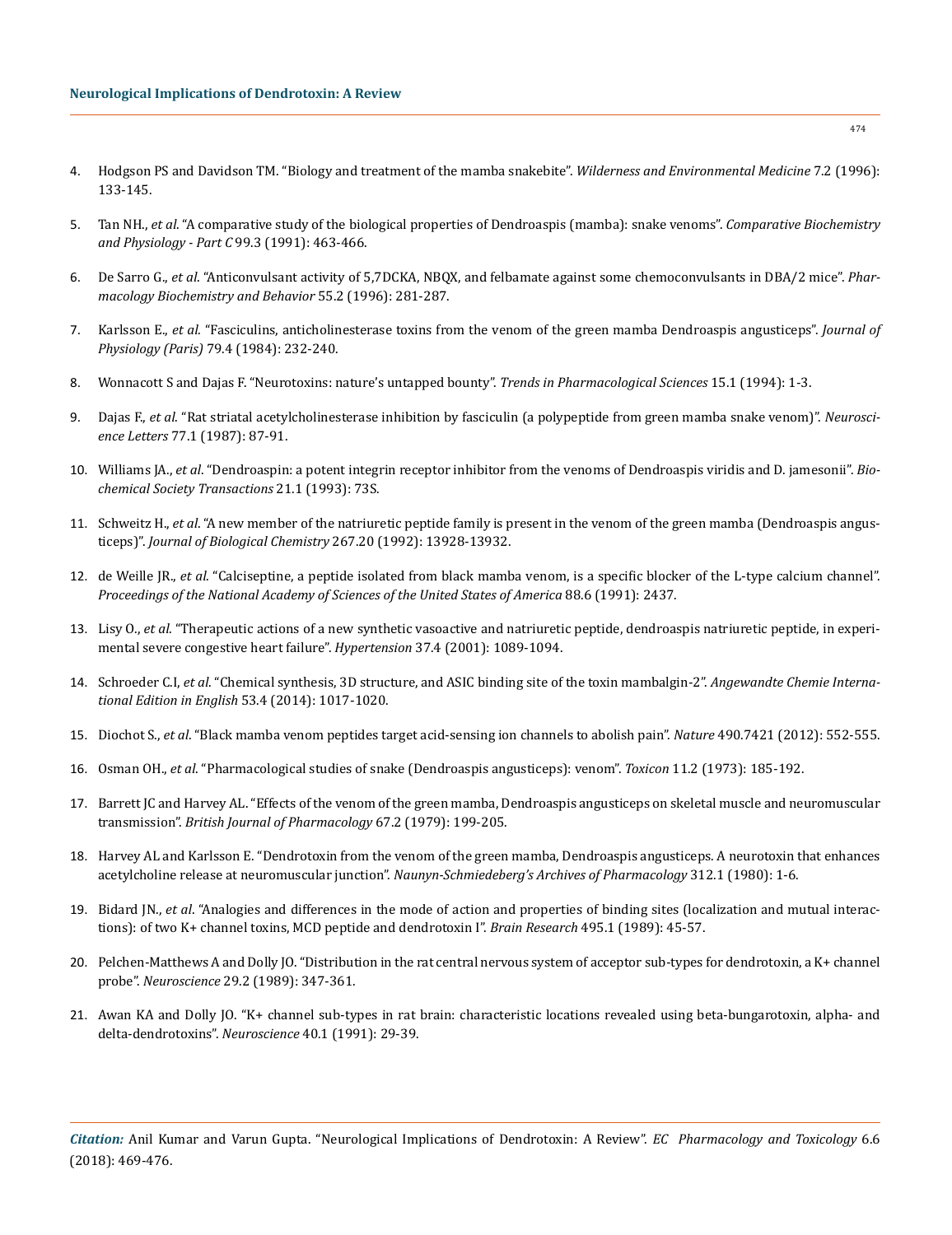- 22. Coleman MH., *et al*[. "Protection against dendrotoxin-induced clonic seizures in mice by anticonvulsant drugs".](https://www.ncbi.nlm.nih.gov/pubmed/1504773) *Brain Research* 575.1 [\(1992\): 138-142.](https://www.ncbi.nlm.nih.gov/pubmed/1504773)
- 23. Velluti JC., *et al*[. "Limbic epilepsy induced in the rat by dendrotoxin, a polypeptide isolated from the green mamba \(Dendroaspis an](https://www.ncbi.nlm.nih.gov/pubmed/3629616)gusticeps): venom". *Toxicon* [25.6 \(1987\): 649-657.](https://www.ncbi.nlm.nih.gov/pubmed/3629616)
- 24. Bagetta G., *et al*[. "Production of seizures and brain damage in rats by alpha-dendrotoxin, a selective K+ channel blocker".](https://www.ncbi.nlm.nih.gov/pubmed/1357602) *Neuroscience Letters* [139.1 \(1992\): 34-40.](https://www.ncbi.nlm.nih.gov/pubmed/1357602)
- 25. Bagetta G., *et al*[. "Hippocampal damage produced in rats by alpha-dendrotoxin--a selective K+ channel blocker--involves non-NMDA](https://www.ncbi.nlm.nih.gov/pubmed/8130739)  receptor activation". *[Neurochemistry International](https://www.ncbi.nlm.nih.gov/pubmed/8130739)* 24.1 (1994): 81.
- 26. Dorandeu F., *et al*[. "Effects of excitatory amino acid antagonists on dendrotoxin-induced increases in neurotransmitter release and](https://www.ncbi.nlm.nih.gov/pubmed/9210519)  [epileptiform bursting in rat hippocampus in vitro".](https://www.ncbi.nlm.nih.gov/pubmed/9210519) *Journal of Neuroscience Research* 48.6 (1997): 499-506.
- 27. [Anderson AJ and Harvey AL. "Effects of the potassium channel blocking dendrotoxins on acetylcholine release and motor nerve ter](https://www.ncbi.nlm.nih.gov/pubmed/2450611)minal activity". *[British Journal of Pharmacology](https://www.ncbi.nlm.nih.gov/pubmed/2450611)* 93.1 (1988): 215-221.
- 28. Halliwell JV., *et al*[. "Central action of dendrotoxin: selective reduction of a transient K conductance in hippocampus and binding to](https://www.ncbi.nlm.nih.gov/pubmed/2417246)  localized acceptors". *[Proceedings of the National Academy of Sciences of the United States of America](https://www.ncbi.nlm.nih.gov/pubmed/2417246)* 83.2 (1986): 493-497.
- 29. [Harvey AL and Karlsson E. "Protease inhibitor homologues from mamba venoms: facilitation of acetylcholine release and interac](https://www.ncbi.nlm.nih.gov/pubmed/6751453)[tions with prejunctional blocking toxins".](https://www.ncbi.nlm.nih.gov/pubmed/6751453) *British Journal of Pharmacology* 77.1 (1982): 153-161.
- 30. [Marshall DL and Harvey AL. "Protease inhibitor homologues of dendrotoxin do not bind to dendrotoxin acceptors on synaptosomal](https://www.ncbi.nlm.nih.gov/pubmed/1329839)  [membranes or facilitate neuromuscular transmission".](https://www.ncbi.nlm.nih.gov/pubmed/1329839) *Biological Chemistry Hoppe-Seyler* 373.8 (1992): 707-714.
- 31. Barbeito L., *et al*[. "Depletion of the Ca\(++\)-dependent releasable pool of glutamate in striatal synaptosomes associated with dendro](https://www.ncbi.nlm.nih.gov/pubmed/1970482)toxin-induced potassium channel blockade". *[Journal of Neural Transmission. General Section](https://www.ncbi.nlm.nih.gov/pubmed/1970482)* 80.3 (1990): 167-179.
- 32. [Cunningham MO and Jones RS. "Dendrotoxin sensitive potassium channels modulate GABA but not glutamate release in the rat ento](https://www.ncbi.nlm.nih.gov/pubmed/11718995)rhinal cortex in vitro". *Neuroscience* [107.3 \(2001\): 395-404.](https://www.ncbi.nlm.nih.gov/pubmed/11718995)
- 33. Bagetta G., *et al*[. "Involvement of a glutamergic mechanism in gamma-dendrotoxin-induced hippocampal neuronal cell loss in the](https://www.ncbi.nlm.nih.gov/pubmed/15052999)  rat". *[Basic and Clinical Pharmacology and Toxicology](https://www.ncbi.nlm.nih.gov/pubmed/15052999)* 94.3 (2004): 132-138.
- 34. Newitt RA., *et al*[. "Potassium channels and epilepsy: evidence that the epileptogenic toxin, dendrotoxin, binds to potassium channel](https://www.ncbi.nlm.nih.gov/pubmed/1815606)  proteins". *[Epilepsy Research](https://www.ncbi.nlm.nih.gov/pubmed/1815606)* 4 (1991): 263-273.
- 35. Berndt KD., *et al*[. "Nuclear magnetic resonance solution structure of dendrotoxin K from the venom of Dendroaspis polylepis polyl](https://www.ncbi.nlm.nih.gov/pubmed/8254670)epis". *[Journal of Molecular Biology](https://www.ncbi.nlm.nih.gov/pubmed/8254670)* 234.3 (1993): 735-759.
- 36. [Harvey AL and Robertson B. "Dendrotoxins: structure-activity relationships and effects on potassium ion channels".](https://www.ncbi.nlm.nih.gov/pubmed/15579000) *Current Medicinal Chemistry* [11.23 \(2004\): 3065-3072.](https://www.ncbi.nlm.nih.gov/pubmed/15579000)
- 37. [Benoit E and Dubois JM. "Toxin I from the snake Dendroaspis polylepis polylepis: a highly specific blocker of one type of potassium](https://www.ncbi.nlm.nih.gov/pubmed/2425902)  [channel in myelinated nerve fiber".](https://www.ncbi.nlm.nih.gov/pubmed/2425902) *Brain Research* 377.2 (1986): 374-377.
- 38. Stutzmann JM., *et al*[. "Riluzole prevents hyperexcitability produced by the mast cell degranulating peptide and dendrotoxin I in the](https://www.ncbi.nlm.nih.gov/pubmed/2050198)  [rat". European Journal of Pharmacology 193.2 \(1991\): 223-229.](https://www.ncbi.nlm.nih.gov/pubmed/2050198)